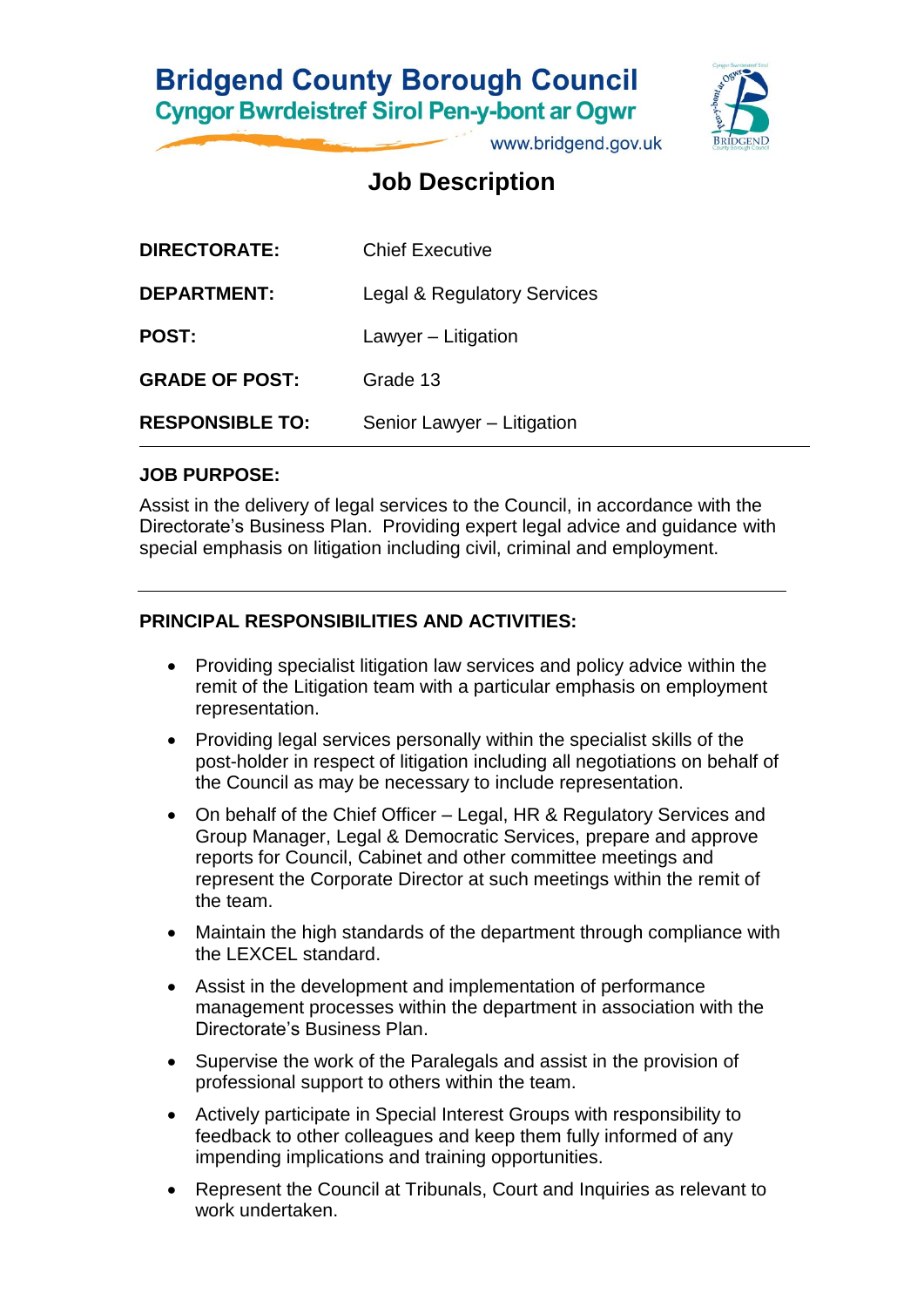### **GENERAL DUTIES**

#### **Health and Safety**

To fulfil the general and specific roles and responsibilities detailed in the **[Health and Safety Policy](http://www.bridgenders.net/healthandsafety/Documents/Policies/Corporate%20Health%20and%20Safety%20Policy.pdf)** 

#### **Equal Opportunities**

To ensure that all activities are operated in accordance with Equal Opportunities legislation and best practice.

#### **Safeguarding**

Protecting children, young people or adults at risk is a core responsibility of all employees. Any concerns should be reported to the Adult Safeguarding Team or Children's IAA Service within MASH.

#### **Review and Right to Vary**

This Job Description is as currently applies and will be reviewed regularly. You may be required to undertake other tasks that can be reasonably assigned to you, including development activities, which are within your capability and grade.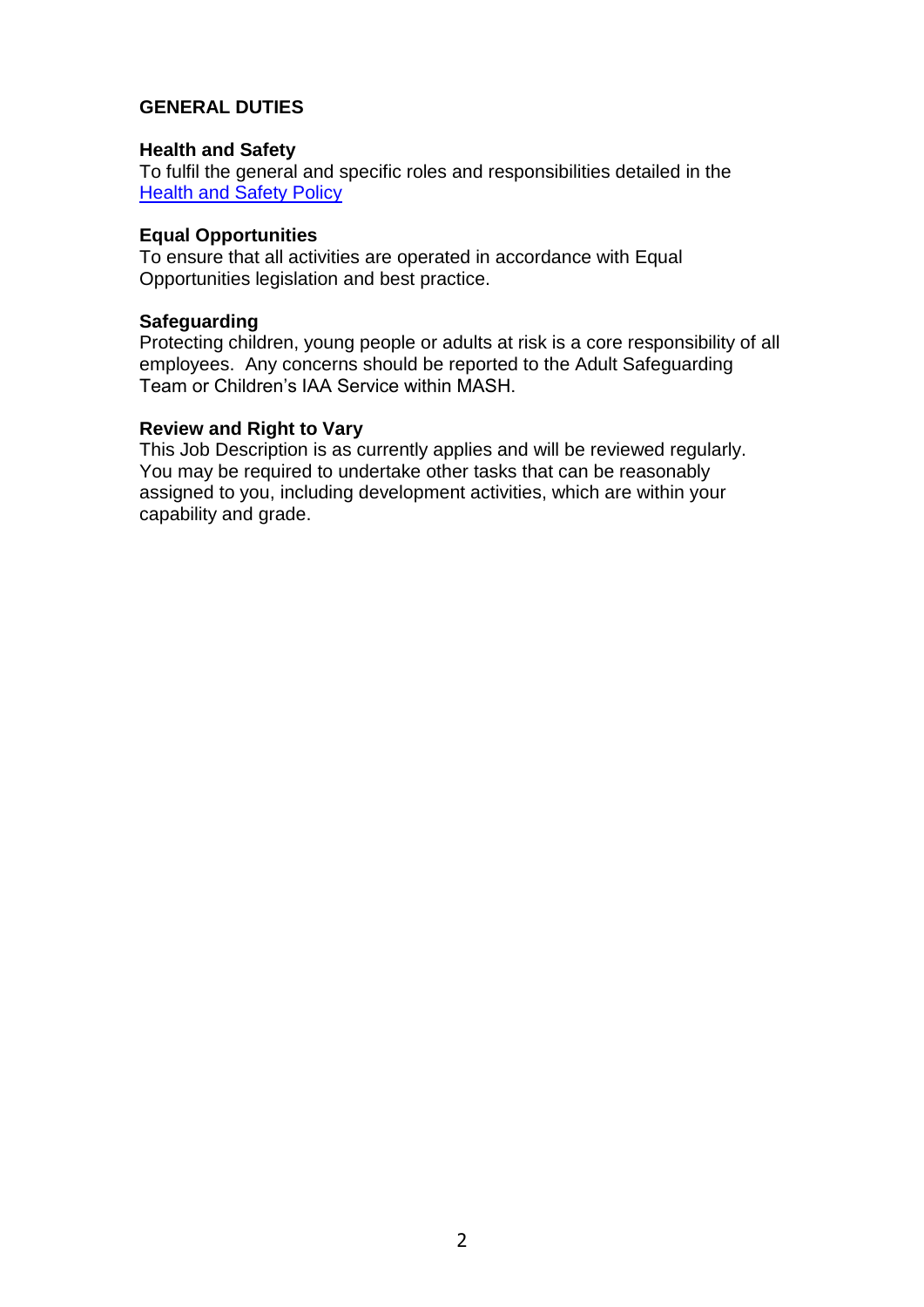# **Bridgend County Borough Council Cyngor Bwrdeistref Sirol Pen-y-bont ar Ogwr**



www.bridgend.gov.uk

## **Person Specification Lawyer – Litigation**

The following attributes represent the range of skills, abilities and experiences etc. relevant to this position. Applicants are expected to meet the attributes that have been identified as essential  $(\sqrt{)}$ .

| <b>Attributes</b>                                                   | <b>Requirements</b>                                                                                                                                                                                                                                                                                                                                                                                                                                                                                                                                                                      | <b>Essential</b>         | <b>Method of</b><br><b>Evaluation / Testing</b>                                  |
|---------------------------------------------------------------------|------------------------------------------------------------------------------------------------------------------------------------------------------------------------------------------------------------------------------------------------------------------------------------------------------------------------------------------------------------------------------------------------------------------------------------------------------------------------------------------------------------------------------------------------------------------------------------------|--------------------------|----------------------------------------------------------------------------------|
| <b>Qualifications,</b><br><b>Education &amp;</b><br><b>Training</b> | Solicitor or equivalent.<br>$\bullet$<br>Post graduate qualification in<br>the law.<br>Evidence of CPD.<br>$\bullet$                                                                                                                                                                                                                                                                                                                                                                                                                                                                     |                          | Production of relevant<br>Qualification<br>Certificates and<br>application form. |
| Knowledge &<br><b>Experience</b>                                    | • Understanding of Local<br>Government process.<br>Understanding of LEXCEL.<br>$\bullet$<br>Familiarity/experience of<br>$\bullet$<br>agreeing reports for<br>cabinet/committee and<br>servicing the same.<br>Demonstrable ability to<br>$\bullet$<br>undertake a caseload with<br>limited amount of supervision.<br>Demonstrable ability in respect<br>$\bullet$<br>of all aspects of litigation and<br>employment law.                                                                                                                                                                 | $\sqrt{ }$<br>V          | Interview, application<br>form and selection<br>process.                         |
| <b>Skills &amp;</b><br><b>Personal</b><br><b>Qualities</b>          | Excellent ICT skills, including<br>$\bullet$<br>Microsoft Office.<br>Approachable/friendly.<br>٠<br>Ability to communicate<br>$\bullet$<br>effectively both written and<br>oral.<br>Familiarity with case<br>$\bullet$<br>management and time<br>recording systems.<br>The ability to manage a<br>٠<br>caseload.<br>Comprehensive negotiating<br>and advocacy skills.<br>Excellent research and<br>$\bullet$<br>analytical skills.<br>Ability to form constructive<br>$\bullet$<br>working relationships with a<br>range of internal and external<br>clients.<br>Demonstrable ability to | $\sqrt{}$<br>V<br>V<br>V | Interview, application<br>form and selection<br>process.                         |